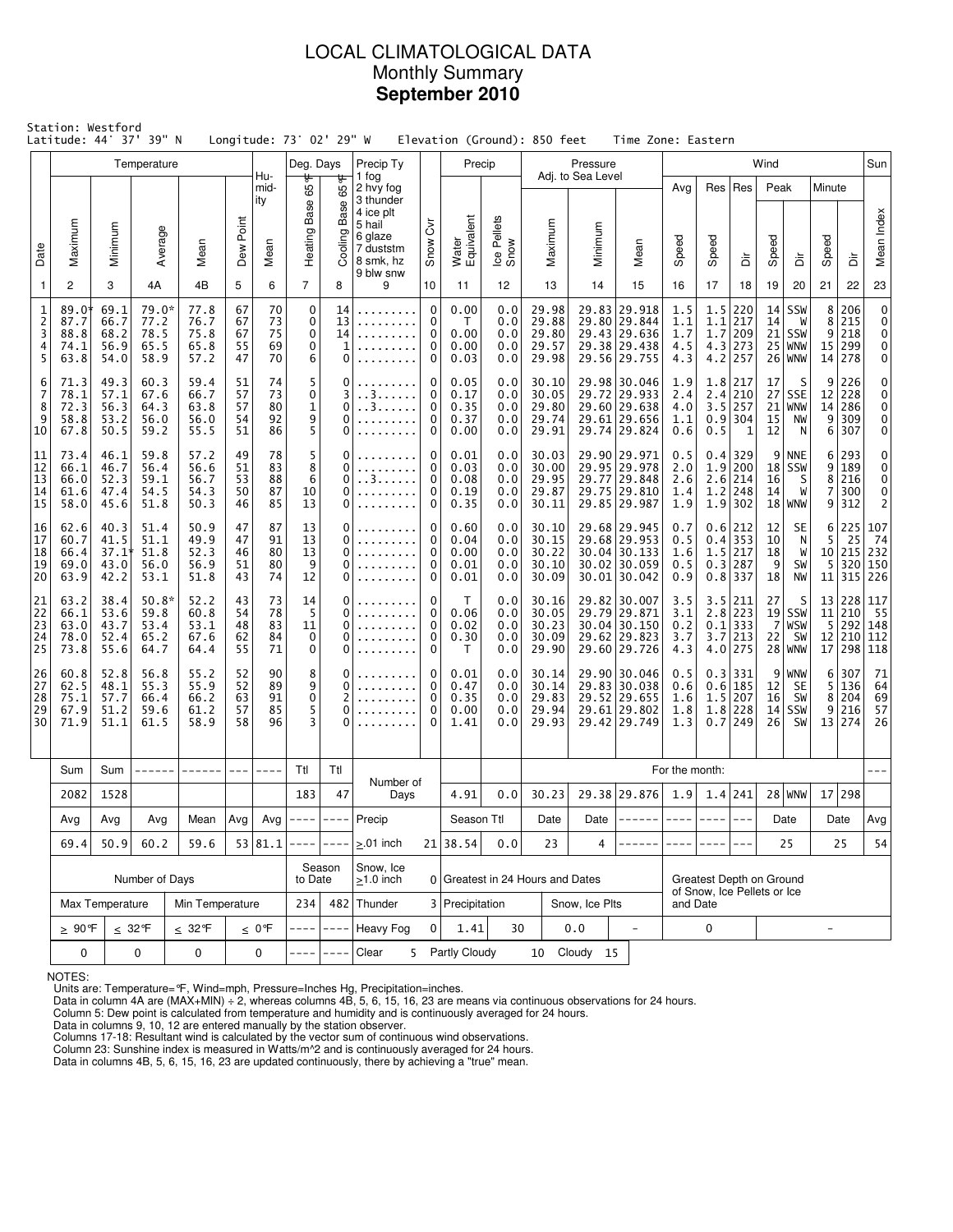# OBSERVATIONS AT 3-HOUR INTERVALS **September 2010: Westford**

|                                                           |                                 |                                                                                               |                                                              |                                              |                                              |                                              |                                                                                                       | Wind                                                                                              |                                                                                |                                 |                                                                                                  |                                                              |                                              |                                              |                                                                                                                   |                                                                               | Wind                                                                  |                                             |                                       |                                                                                                   |                                                              |                                              |                                                           |                                                                   |                                                | Wind                                                                                         |                                                                                                                 |
|-----------------------------------------------------------|---------------------------------|-----------------------------------------------------------------------------------------------|--------------------------------------------------------------|----------------------------------------------|----------------------------------------------|----------------------------------------------|-------------------------------------------------------------------------------------------------------|---------------------------------------------------------------------------------------------------|--------------------------------------------------------------------------------|---------------------------------|--------------------------------------------------------------------------------------------------|--------------------------------------------------------------|----------------------------------------------|----------------------------------------------|-------------------------------------------------------------------------------------------------------------------|-------------------------------------------------------------------------------|-----------------------------------------------------------------------|---------------------------------------------|---------------------------------------|---------------------------------------------------------------------------------------------------|--------------------------------------------------------------|----------------------------------------------|-----------------------------------------------------------|-------------------------------------------------------------------|------------------------------------------------|----------------------------------------------------------------------------------------------|-----------------------------------------------------------------------------------------------------------------|
| H <sub>out</sub>                                          | Sunshine                        | Pressure                                                                                      | Rainfall<br>rate                                             | Temperature                                  | Dew Point                                    | Humidity                                     | Direction                                                                                             | Speed                                                                                             | Gust                                                                           | Sunshine                        | Pressure                                                                                         | Rainfall<br>rate                                             | Temperature                                  | Dew Point                                    | Humidity                                                                                                          | Direction                                                                     | Speed                                                                 | Gust                                        | Sunshine                              | Pressure                                                                                          | Rainfall<br>rate                                             | Temperature                                  | Dew Point                                                 | Humidity                                                          | Direction                                      | Speed                                                                                        | Gust                                                                                                            |
|                                                           |                                 |                                                                                               |                                                              | SEP 01                                       |                                              |                                              |                                                                                                       |                                                                                                   |                                                                                |                                 |                                                                                                  |                                                              | SEP 02                                       |                                              |                                                                                                                   |                                                                               |                                                                       |                                             |                                       |                                                                                                   |                                                              | SEP 03                                       |                                                           |                                                                   |                                                |                                                                                              |                                                                                                                 |
| 01<br>04<br>07<br>10<br>13<br>16<br>19<br>22              | 0<br>0<br>0<br>0<br>0<br>0<br>0 | 0, 29.97<br>29.96<br>29.97<br>29.97<br>29.92<br>29.87<br>29.83<br>29.86                       | 0.00<br>0.00<br>0.00<br>0.00<br>0.00<br>0.00<br>0.00<br>0.00 | 74<br>70<br>70<br>80<br>87<br>88<br>82<br>74 | 65<br>64<br>63<br>69<br>70<br>69<br>70<br>65 | 73<br>79<br>80<br>70<br>58<br>53<br>67<br>72 | 21<br>20<br>$\overline{21}$<br>20<br>20<br>25<br>14<br>21                                             | 0<br>$\frac{2}{2}$<br>0<br>$\overline{\mathbf{c}}$<br>$\overline{\mathbf{c}}$<br>0<br>$\mathbf 1$ | 7<br>4<br>6<br>9<br>9<br>8<br>5<br>$\overline{4}$                              | 0<br>0<br>0<br>0<br>0<br>0<br>0 | 0 <sub>1</sub> 29.87<br>29.86<br>29.88<br>29.88<br>29.84<br>29.82<br>29.81<br>29.82              | 0.00<br>0.00<br>0.00<br>0.00<br>0.00<br>0.00<br>0.00<br>0.00 | 69<br>71<br>69<br>81<br>86<br>85<br>79<br>75 | 63<br>63<br>64<br>70<br>71<br>71<br>69<br>69 | $\begin{array}{c c} 82 & 20 \\ 78 & 21 \\ 83 & 23 \end{array}$<br>69<br>60<br>64<br>71<br>80                      | 21<br>20<br>23<br>21<br>21                                                    | 0<br>0<br>0<br>2<br>3<br>0<br>0<br>0                                  | 5<br>6<br>5<br>8<br>12<br>7<br>3<br>1       | 0<br>0<br>0<br>0<br>0<br>0<br>0<br>0  | 29.79<br>29.76<br>29.75<br>29.70<br>29.62<br>29.55<br>29.50<br>29.47                              | 0.00<br>0.00<br>0.00<br>0.00<br>0.00<br>0.00<br>0.00<br>0.00 | 73<br>69<br>69<br>80<br>87<br>84<br>75<br>70 | 66<br>64<br>64<br>70<br>69<br>68<br>68<br>65              | 80<br>85<br>84<br>72<br>56<br>59<br>77<br>84                      | 23  <br>21<br>20<br>20<br>21<br>19<br>18<br>22 | 0<br>$\frac{1}{0}$<br>$\frac{4}{5}$<br>$\mathbf 1$<br>0<br>0                                 | 2<br>5<br>5<br>5<br>3<br>3<br>3<br>3                                                                            |
|                                                           |                                 |                                                                                               |                                                              | <b>SEP 04</b>                                |                                              |                                              |                                                                                                       |                                                                                                   |                                                                                |                                 |                                                                                                  |                                                              | <b>SEP 05</b>                                |                                              |                                                                                                                   |                                                                               |                                                                       |                                             |                                       |                                                                                                   |                                                              | SEP 06                                       |                                                           |                                                                   |                                                |                                                                                              |                                                                                                                 |
| 01<br>04<br>07<br>10<br>13<br>16<br>19<br>22              | 0<br>0<br>0<br>0<br>0<br>0      | 0, 29.44<br>29.42<br>29.40<br>29.39<br>29.38<br>29.43<br>29.50<br>0 29.54                     | 0.00<br>0.00<br>0.00<br>0.00<br>0.00<br>0.00<br>0.00<br>0.00 | 71<br>67<br>63<br>70<br>73<br>65<br>60<br>58 | 65<br>61<br>59<br>55<br>51<br>51<br>47<br>47 | 82<br>87<br>59<br>47<br>60<br>63<br>68       | 83 03<br>32<br>30<br>27<br>28<br>$\begin{array}{c} 28 \\ 25 \end{array}$<br>25                        | 1<br>0<br>0<br>4<br>10<br>8<br>$\bar{8}$<br>$\overline{7}$                                        | 4<br>$\mathbf 0$<br>3<br>13<br>19<br>17<br>13<br>23                            | 0<br>0<br>0<br>0<br>0<br>0<br>0 | 0, 29.58<br>29.62<br>29.67<br>29.73<br>29.77<br>29.81<br>29.85<br>29.93                          | 0.00<br>0.00<br>0.00<br>0.00<br>0.00<br>0.00<br>0.00<br>0.00 | 57<br>56<br>55<br>59<br>61<br>62<br>55<br>55 | 46<br>43<br>45<br>50<br>47<br>48<br>50<br>47 | $\begin{array}{c} 66 \\ 63 \end{array} \begin{array}{c} 24 \\ 28 \end{array}$<br>71<br>73<br>60<br>61<br>84<br>75 | 23<br>28<br>26<br>23<br>$\overline{21}$<br>22                                 | 5<br>8<br>1<br>6<br>7<br>$\mathbf{1}$<br>$\overline{\mathbf{c}}$<br>1 | 18<br>18<br>6<br>15<br>15<br>13<br>6<br>13  | 0<br>0<br>0<br>0<br>0<br>0<br>0       | 0, 29.99<br>30.02<br>30.07<br>30.10<br>30.06<br>30.04<br>30.04<br>30.04                           | 0.00<br>0.00<br>0.00<br>0.00<br>0.00<br>0.00<br>0.00<br>0.00 | 56<br>52<br>51<br>64<br>67<br>64<br>60<br>61 | 47<br>47<br>47<br>52<br>53<br>53<br>54<br>52              | 71,26<br>85<br>87<br>66<br>59<br>67<br>80<br>72                   | 20<br>21<br>22<br>17<br>21<br>19<br>21         | 1<br>1<br>1<br>0<br>4<br>$\mathbf{1}$<br>0<br>$\overline{1}$                                 | $\begin{array}{c}\n 10 \\  6 \\  7 \\  9\n \end{array}$<br>$13\,$<br>$\begin{array}{c} 8 \\ 4 \\ 5 \end{array}$ |
|                                                           |                                 |                                                                                               |                                                              | <b>SEP 07</b>                                |                                              |                                              |                                                                                                       |                                                                                                   |                                                                                |                                 |                                                                                                  |                                                              | <b>SEP 08</b>                                |                                              |                                                                                                                   |                                                                               |                                                                       |                                             |                                       |                                                                                                   |                                                              | SEP 09                                       |                                                           |                                                                   |                                                |                                                                                              |                                                                                                                 |
| 01<br>04<br>07<br>10<br>13<br>16<br>19<br>22              | 0<br>0<br>0<br>0<br>0<br>0      | 0, 30.03<br>30.02<br>30.02<br>30.02<br>29.94<br>29.87<br>29.83<br>0 29.75                     | 0.00<br>0.00<br>0.00<br>0.00<br>0.00<br>0.00<br>0.00<br>0.00 | 58<br>59<br>61<br>62<br>73<br>78<br>73<br>70 | 54<br>53<br>53<br>57<br>61<br>60<br>60<br>59 | 89<br>81<br>75<br>85<br>65<br>54<br>63<br>68 | 21<br>21<br>20<br>20<br>23<br>22<br>19<br>20                                                          | 1<br>1<br>$\overline{\mathbf{c}}$<br>2<br>5<br>5<br>2<br>0                                        | 5<br>$\overline{7}$<br>8<br>9<br>12<br>14<br>4<br>7                            | 0<br>0<br>0<br>0<br>0<br>0<br>0 | 0, 29.73<br>29.65<br>29.62<br>29.63<br>29.61<br>29.62<br>29.63<br>29.63                          | 0.13<br>0.00<br>0.00<br>0.00<br>0.00<br>0.00<br>0.00<br>0.00 | 65<br>65<br>65<br>64<br>68<br>64<br>61<br>57 | 62<br>61<br>61<br>58<br>57<br>55<br>52<br>53 | 89<br>87<br>86<br>81<br>69<br>71<br>73<br>88                                                                      | 15 ر<br>21<br>23<br>30<br>$\begin{array}{c} 24 \\ 31 \end{array}$<br>25<br>24 | 4<br>3<br>6<br>11<br>5<br>10<br>4<br>1                                | 12<br>13<br>17<br>21<br>15<br>17<br>10<br>4 | 0<br>0<br>0<br>0<br>0<br>0<br>0       | 0, 29.62<br>29.61<br>29.63<br>29.65<br>29.65<br>29.65<br>29.68<br>29.72                           | 0.00<br>0.00<br>0.00<br>0.00<br>0.00<br>0.00<br>0.07<br>0.00 | 56<br>56<br>55<br>56<br>59<br>58<br>56<br>54 | 54<br>54<br>53<br>54<br>54<br>$\overline{54}$<br>54<br>53 | $91_122$<br>93<br>92<br>94<br>86<br>87<br>94<br>95                | 26<br>30<br>32<br>23<br>29<br>04<br>35         | 1<br>$\begin{matrix}1\0\end{matrix}$<br>1<br>1<br>3<br>2<br>0                                | 53547957                                                                                                        |
|                                                           |                                 |                                                                                               |                                                              | SEP 10                                       |                                              |                                              |                                                                                                       |                                                                                                   |                                                                                |                                 |                                                                                                  |                                                              | SEP 11                                       |                                              |                                                                                                                   |                                                                               |                                                                       |                                             |                                       |                                                                                                   |                                                              | SEP 12                                       |                                                           |                                                                   |                                                |                                                                                              |                                                                                                                 |
| 01<br>04<br>07<br>10<br>13<br>16<br>19<br>22              | 0<br>0<br>0<br>0<br>0<br>0      | 0, 29.74<br>29.76<br>29.81<br>29.83<br>29.84<br>29.83<br>29.86<br>0 29.89                     | 0.00<br>0.00<br>0.00<br>0.00<br>0.00<br>0.00<br>0.00<br>0.00 | 53<br>51<br>51<br>54<br>59<br>65<br>59<br>56 | 51<br>50<br>49<br>50<br>54<br>52<br>53<br>51 | 95<br>94<br>86<br>82<br>63<br>79<br>85       | 95 00<br>02<br>31<br>34<br>29<br>33<br>30<br>32                                                       | 1<br>0<br>0<br>1<br>$\frac{1}{0}$<br>0<br>0                                                       | 7<br>5<br>$\begin{array}{c} 8 \\ 7 \end{array}$<br>6<br>6<br>6<br>$\mathbf{1}$ | 0<br>0<br>0<br>0<br>0<br>0<br>0 | 0, 29.91<br>29.93<br>29.98<br>30.02<br>30.01<br>29.96<br>29.97<br>29.97                          | 0.00<br>0.00<br>0.00<br>0.00<br>0.00<br>0.00<br>0.00<br>0.00 | 50<br>47<br>46<br>61<br>70<br>73<br>57<br>52 | 48<br>45<br>45<br>51<br>54<br>54<br>51<br>48 | $92_{1}01$<br>94<br>95<br>69<br>58<br>51<br>81<br>88                                                              | 01<br>00<br>31<br>29<br>30<br>31<br>04                                        | 0<br>0<br>0<br>1<br>3<br>1<br>0<br>0                                  | 0<br>1<br>0<br>7<br>8<br>5<br>0<br>0        | 0<br>0<br>0<br>0<br>0<br>0<br>0       | 0, 29.98<br>29.97<br>29.99<br>29.99<br>29.99<br>29.97<br>29.98<br>29.97                           | 0.00<br>0.00<br>0.00<br>0.00<br>0.00<br>0.00<br>0.00<br>0.00 | 48<br>47<br>56<br>65<br>65<br>60<br>57<br>57 | 46<br>45<br>51<br>53<br>$\frac{54}{53}$<br>53<br>51       | $93 \mid 05$<br>94<br>86<br>66<br>68<br>80<br>84<br>80            | 05<br>23<br>23<br>17<br>22<br>21<br>22         | 0<br>0<br>0<br>4<br>4<br>1<br>2<br>3                                                         | 0<br>0<br>$\frac{5}{12}$<br>$\frac{9}{9}$<br>10<br>12                                                           |
|                                                           |                                 |                                                                                               |                                                              | <b>SEP 13</b>                                |                                              |                                              |                                                                                                       |                                                                                                   |                                                                                |                                 |                                                                                                  |                                                              | <b>SEP 14</b>                                |                                              |                                                                                                                   |                                                                               |                                                                       |                                             |                                       |                                                                                                   |                                                              | <b>SEP 15</b>                                |                                                           |                                                                   |                                                |                                                                                              |                                                                                                                 |
| 01<br>04<br>07<br>10<br>13<br>16<br>19<br>22              | 0 <sup>1</sup>                  | 0, 29.94<br>29.90<br>0 29.90 <br>0 29.88<br>0 29.84<br>0 29.78<br>0 29.79<br>0 29.80          | 0.00<br>0.00<br>0.00<br>0.00<br>0.00<br>0.00<br>0.00<br>0.07 | 54<br>54<br>54<br>58<br>59<br>65<br>57<br>55 | 51<br>51<br>52<br>54<br>55<br>58<br>53<br>52 | 92<br>91                                     | 21<br>19<br>92 19<br>$\begin{array}{c c} 86 & 22 \\ 86 & 21 \end{array}$<br>$77$ 22<br>86 19<br>90 19 | $\frac{3}{3}$<br>3 <br>7<br>$\overline{\mathbf{c}}$<br>2<br>0<br>0                                | 12<br>10<br>12<br>16<br>10<br>9<br>4<br>8                                      | 0                               | 0 <sub>1</sub> 29.78<br>29.75<br>0 29.79 <br>0 29.82<br>0 29.82<br>0 29.81<br>0 29.84<br>0 29.86 | 0.00<br>0.00<br>0.00<br>0.00<br>0.00<br>0.00<br>0.00<br>0.00 | 52<br>51<br>52<br>55<br>59<br>61<br>53<br>52 | 50<br>48<br>50<br>51<br>54<br>54<br>50<br>48 | 93 23<br>91<br>93<br>$\begin{array}{c} 86 \\ 86 \\ 83 \\ 78 \\ 31 \end{array}$<br>90 28<br>86 27                  | 21<br>$\frac{1}{2}$                                                           | 1<br>0<br>$\mathbf{1}$<br>1<br>0<br>$\overline{\mathbf{c}}$<br>1<br>0 | 5<br>3<br>6<br>7<br>7<br>6<br>5<br>2        | 0<br>$\overline{0}$<br>$\overline{0}$ | $0 29.86$<br>0 29.89<br>$0$ 29.95<br>29.98<br>30.01<br>30.01<br>5 30.04<br>0 30.10                | 0.00<br>0.11<br>0.00<br>0.00<br>0.00<br>0.00<br>0.00<br>0.00 | 47<br>48<br>48<br>52<br>56<br>53<br>51<br>47 | 45<br>47<br>46<br>47<br>$\bf 44$<br>45<br>45<br>45        | 93 21<br>95<br>94 28<br>84 31<br>64 29<br>75 28<br>81 30<br>92 26 | 31                                             | 0<br>0<br>$\mathbf 1$<br>$\frac{5}{7}$<br>4<br>0<br>0                                        | 0<br>3<br>13<br>$\begin{array}{c} 11 \\ 13 \end{array}$<br>9<br>3<br>3                                          |
|                                                           |                                 |                                                                                               |                                                              | SEP 16                                       |                                              |                                              |                                                                                                       |                                                                                                   |                                                                                |                                 |                                                                                                  |                                                              | SEP 17                                       |                                              |                                                                                                                   |                                                                               |                                                                       |                                             |                                       |                                                                                                   |                                                              | SEP 18                                       |                                                           |                                                                   |                                                |                                                                                              |                                                                                                                 |
| 01 <sub>1</sub><br>04<br>07<br>10<br>13<br>16<br>19<br>22 | 0                               | 0, 30.08<br>30.08<br>16 30.10<br>292 30.05<br>431 29.97<br>$62$   29.90<br>0 29.77<br>0 29.70 | 0.00<br>0.00<br>0.00<br>0.00<br>0.00<br>0.00<br>0.06<br>0.15 | 47<br>41<br>44<br>54<br>59<br>55<br>53<br>52 | 43<br>39<br>43<br>47<br>48<br>51<br>51<br>51 |                                              | 87 <sub>1</sub> 22<br>93 22<br>95 21<br>78 22<br>66 22<br>86 21<br>94 06<br>95 03                     | 0<br>0<br>0<br>$\overline{\mathbf{c}}$<br>4<br>0<br>0<br>1                                        | 0<br>0<br>6<br>9<br>9<br>0<br>$\overline{\mathbf{c}}$<br>3                     | 0<br>$\mathbf{0}$               | $01$ 29.69<br>29.76<br>0 29.86<br>79 29.97<br>287 30.02<br>$202$ 30.04<br>30.08<br>0 30.12       | 0.00<br>0.00<br>0.00<br>0.00<br>0.00<br>0.00<br>0.00<br>0.00 | 52<br>49<br>47<br>49<br>53<br>58<br>50<br>43 | 50<br>47<br>46<br>47<br>50<br>51<br>46<br>41 | 95 03<br>95 02<br>95 01<br>96 <br>91 02<br>79<br>87<br>94 31                                                      | 35<br>$\frac{35}{10}$<br>31                                                   | 0<br>1<br>0<br>0<br>0<br>0<br>0<br>0                                  | 3<br>8<br>8<br>9<br>6<br>1<br>0<br>0        | 0                                     | 0, 30.16<br>30.16<br>$14 \mid 30.21$<br>580 30.21<br>782 30.13<br>482 30.08<br>0 30.06<br>0 30.07 | 0.00<br>0.00<br>0.00<br>0.00<br>0.00<br>0.00<br>0.00<br>0.00 | 40<br>40<br>37<br>54<br>64<br>66<br>58<br>57 | 39<br>38<br>36<br>50<br>51<br>50<br>49<br>50              | $94_131$<br>95 31<br>95 31<br>86 20<br>63 23<br>57 24<br>73 22    | 78 20                                          | 0<br>0<br>0<br>$\mathbf{1}$<br>$\overline{\mathbf{c}}$<br>$\overline{7}$<br>$\mathbf 1$<br>3 | 0<br>0<br>0<br>$\overline{7}$<br>16<br>14<br>$\frac{7}{8}$                                                      |

# MAXIMUM SHORT DURATION PRECIPITATION

| Time Period (minutes) |      | 10   | 15   | 20   | 30   | 45   | 60   | 80   | 100  | 120  | 150  | 180  |
|-----------------------|------|------|------|------|------|------|------|------|------|------|------|------|
| Precipitation         | 0.31 | 0.45 | 0.59 | 0.62 | 0.66 | 0.70 | 0.74 | 0.78 | 0.85 | 0.86 | 0.87 | 0.87 |
| Ended: Date           | 30   | 30   | 30   | 30   | 30   | 30   | 30   | 30   | 30   | 30   | 30   | 30   |
| Ended: Time           | 2155 | 2200 | 2204 | 2207 | 2217 | 2229 | 2247 | 2306 | 2328 | 2338 | 2351 | 2351 |

The precipitation amounts may occur at any time during the month. The time indicated is the ending time of the interval. Date and time are not entered for trace amounts.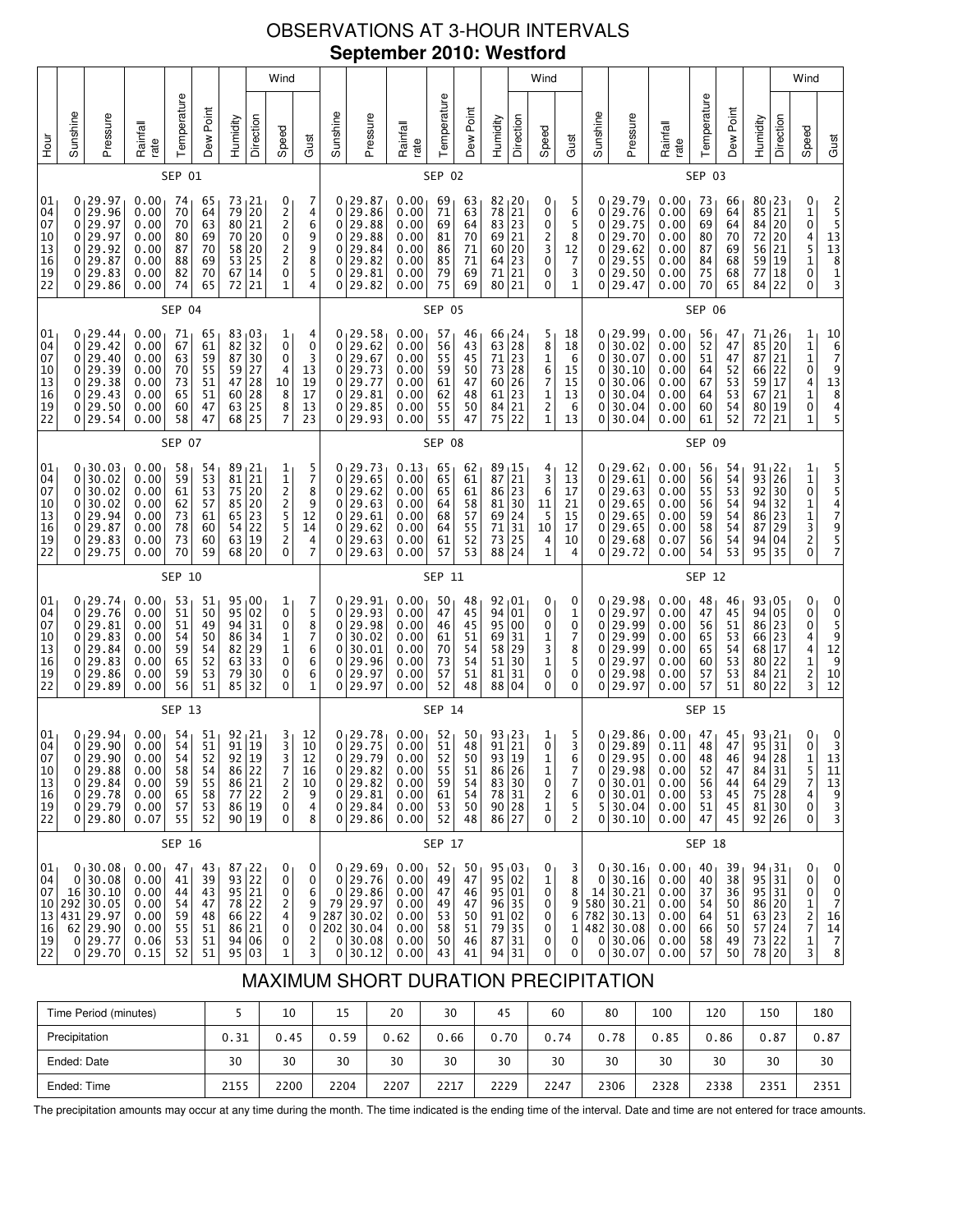## OBSERVATIONS AT 3-HOUR INTERVALS **September 2010: Westford**

|                                              |                                       |                                                                           |                                                              |                                              |                                              |                                        |                                                                                             | Wind                                                                                    |                                                                                                  |                                                                     |                                                                          |                                                              |                                              |                                                           |                                                  |                                        | Wind                                                                                           |                                                                                   |                                                       |                                                                         |                                                              |                                              |                                              |                                                                 |                                        | Wind                                                                                 |                                                                                                                        |
|----------------------------------------------|---------------------------------------|---------------------------------------------------------------------------|--------------------------------------------------------------|----------------------------------------------|----------------------------------------------|----------------------------------------|---------------------------------------------------------------------------------------------|-----------------------------------------------------------------------------------------|--------------------------------------------------------------------------------------------------|---------------------------------------------------------------------|--------------------------------------------------------------------------|--------------------------------------------------------------|----------------------------------------------|-----------------------------------------------------------|--------------------------------------------------|----------------------------------------|------------------------------------------------------------------------------------------------|-----------------------------------------------------------------------------------|-------------------------------------------------------|-------------------------------------------------------------------------|--------------------------------------------------------------|----------------------------------------------|----------------------------------------------|-----------------------------------------------------------------|----------------------------------------|--------------------------------------------------------------------------------------|------------------------------------------------------------------------------------------------------------------------|
| 로<br>오                                       | Sunshine                              | Pressure                                                                  | Rainfall<br>rate                                             | Temperature                                  | Dew Point                                    | Humidity                               | Direction                                                                                   | Speed                                                                                   | Gust                                                                                             | Sunshine                                                            | Pressure                                                                 | Rainfall<br>rate                                             | Temperature                                  | Dew Point                                                 | Humidity                                         | Direction                              | Speed                                                                                          | Gust                                                                              | Sunshine                                              | Pressure                                                                | Rainfall<br>rate                                             | Temperature                                  | Dew Point                                    | Humidity                                                        | Direction                              | Speed                                                                                | Gust                                                                                                                   |
|                                              |                                       |                                                                           |                                                              | SEP 19                                       |                                              |                                        |                                                                                             |                                                                                         |                                                                                                  |                                                                     |                                                                          |                                                              | <b>SEP 20</b>                                |                                                           |                                                  |                                        |                                                                                                |                                                                                   |                                                       |                                                                         |                                                              | <b>SEP 21</b>                                |                                              |                                                                 |                                        |                                                                                      |                                                                                                                        |
| 01<br>04<br>07<br>10<br>13<br>16<br>19<br>22 | 0<br>5<br>123<br>958<br>476<br>5<br>0 | 0, 30.06<br>30.05<br>30.08<br>30.09<br>30.07<br>30.02<br>30.03<br>30.05   | 0.00<br>0.00<br>0.00<br>0.00<br>0.00<br>0.00<br>0.00<br>0.00 | 58<br>56<br>56<br>57<br>65<br>68<br>53<br>44 | 51<br>52<br>53<br>53<br>54<br>52<br>46<br>41 | 88<br>88<br>86<br>68<br>58<br>79       | 78 19<br>21<br>31<br>32<br>$\frac{28}{34}$<br>20<br>90 20                                   | 0<br>0<br>0<br>0<br>4<br>$\overline{2}$<br>0<br>0                                       | 4<br>$\frac{3}{3}$<br>4<br>$\,6$<br>$\overline{7}$<br>0<br>0                                     | $\mathbf 0$<br>18<br>575<br>853<br>499<br>0<br>0                    | 0.30.03<br>30.01<br>30.04<br>30.09<br>30.06<br>30.01<br>30.02<br>30.06   | 0.00<br>0.00<br>0.00<br>0.00<br>0.00<br>0.00<br>0.00<br>0.00 | 43<br>46<br>44<br>56<br>63<br>63<br>51<br>50 | 41<br>45<br>42<br>48<br>44<br>41<br>40<br>41              | 94, 20<br>95<br>94<br>74<br>51<br>44<br>67<br>73 | 20<br>03<br>02<br>01<br>02<br>31<br>02 | 0<br>0<br>0<br>$\mathbf 1$<br>$\frac{1}{3}$<br>$\mathbf 0$<br>$\mathbf 1$                      | 0<br>0<br>5<br>5<br>9<br>11<br>$\frac{4}{5}$                                      | 0<br>19<br>149<br>130<br>132<br>0<br>$\Omega$         | 0, 30.09<br>30.09<br>30.12<br>30.13<br>30.08<br>29.93<br>29.85<br>29.83 | 0.00<br>0.00<br>0.00<br>0.00<br>0.00<br>0.00<br>0.00<br>0.00 | 45<br>40<br>41<br>52<br>57<br>60<br>59<br>62 | 39<br>38<br>39<br>44<br>45<br>46<br>46<br>46 | $82 \tcdot 04$<br>93<br>94<br>73<br>66<br>59<br>61<br>56 20     | 04<br>22<br>22<br>20<br>21<br>20       | 0<br>0<br>$\pmb{0}$<br>2<br>2<br>8<br>$\frac{7}{7}$                                  | 1<br>$\frac{2}{3}$<br>$\begin{array}{c}\n10 \\ 7\n\end{array}$<br>$\frac{24}{17}$<br>17                                |
|                                              |                                       |                                                                           |                                                              | <b>SEP 22</b>                                |                                              |                                        |                                                                                             |                                                                                         |                                                                                                  |                                                                     |                                                                          |                                                              | <b>SEP 23</b>                                |                                                           |                                                  |                                        |                                                                                                |                                                                                   |                                                       |                                                                         |                                                              | SEP 24                                       |                                              |                                                                 |                                        |                                                                                      |                                                                                                                        |
| 01<br>04<br>07<br>10<br>13<br>16<br>19<br>22 | 0<br>11<br>86<br>283<br>88<br>0<br>0  | 0, 29.82<br>29.80<br>29.85<br>29.87<br>29.85<br>29.84<br>29.88<br>29.99   | 0.00<br>0.00<br>0.00<br>0.00<br>0.00<br>0.00<br>0.00<br>0.00 | 60<br>60<br>58<br>57<br>65<br>65<br>62<br>57 | 47<br>49<br>50<br>54<br>57<br>59<br>59<br>52 | 68<br>75<br>89<br>76<br>80<br>89<br>84 | 63 22<br>20<br>21<br>23<br>19<br>21<br>22<br>31                                             | 4<br>$\overline{7}$<br>3<br>1<br>5<br>$\frac{3}{2}$<br>$\mathbf{1}$                     | 18<br>18<br>9<br>$\overline{7}$<br>11<br>$\begin{array}{c} 8 \\ 5 \end{array}$<br>$\overline{7}$ | $\mathbf{0}$<br>14<br>255<br>628<br>183<br>0<br>0                   | 0, 30.05<br>30.10<br>30.17<br>30.22<br>30.21<br>30.16<br>30.14<br>30.13  | 0.00<br>0.00<br>0.00<br>0.00<br>0.00<br>0.00<br>0.00<br>0.00 | 52<br>49<br>44<br>52<br>62<br>61<br>53<br>53 | 48<br>47<br>42<br>47<br>49<br>48<br>49<br>48              | 88,31<br>94<br>94<br>82<br>62<br>63<br>86<br>84  | 31<br>03<br>10<br>27<br>05<br>09<br>06 | 0<br>0<br>0<br>0<br>$\mathbf 1$<br>$\begin{smallmatrix}0\0\0\end{smallmatrix}$<br>0            | 1<br>0<br>0<br>4<br>6<br>$\mathbf 1$<br>$\mathbf 0$<br>5                          | 0<br>9<br>84<br>645<br>193<br>0<br>0                  | 0, 30.05<br>29.95<br>29.92<br>29.90<br>29.81<br>29.73<br>29.68<br>29.66 | 0.00<br>0.00<br>0.00<br>0.00<br>0.00<br>0.00<br>0.00<br>0.00 | 53<br>57<br>62<br>65<br>75<br>77<br>74<br>76 | 50<br>55<br>60<br>62<br>67<br>69<br>67<br>68 | $91_118$<br>95<br>93<br>90 <sub>1</sub><br>76<br>76<br>77<br>74 | 19<br>21<br>21<br>21<br>21<br>20<br>24 | 0<br>3<br>4<br>4<br>$\overline{7}$<br>$\frac{3}{3}$<br>5                             | 0<br>10<br>$\begin{array}{c} 12 \\ 11 \end{array}$<br>$\overline{18}$<br>$\begin{array}{c} 14 \\ 11 \end{array}$<br>17 |
|                                              |                                       |                                                                           |                                                              | <b>SEP 25</b>                                |                                              |                                        |                                                                                             |                                                                                         |                                                                                                  |                                                                     |                                                                          |                                                              | <b>SEP 26</b>                                |                                                           |                                                  |                                        |                                                                                                |                                                                                   |                                                       |                                                                         |                                                              | <b>SEP 27</b>                                |                                              |                                                                 |                                        |                                                                                      |                                                                                                                        |
| 01<br>04<br>07<br>10<br>13<br>16<br>19<br>22 | 0<br>21<br>561<br>327<br>137<br>0     | 0, 29.60<br>29.61<br>29.66<br>29.70<br>29.73<br>29.76<br>29.82<br>0 29.87 | 0.00<br>0.00<br>0.00<br>0.00<br>0.00<br>0.00<br>0.00<br>0.00 | 74<br>73<br>65<br>66<br>61<br>61<br>58<br>58 | 67<br>63<br>54<br>53<br>54<br>50<br>51<br>50 | 79<br>71<br>67<br>61<br>80<br>68<br>76 | $\begin{array}{c} 21 \\ 26 \end{array}$<br>29<br>29<br>30<br>$\overline{29}$<br>25<br>75 27 | 5<br>4<br>14<br>9<br>6<br>$\boldsymbol{9}$<br>$\pmb{0}$<br>0                            | 16<br>10<br>25<br>16<br>13<br>$\overline{18}$<br>$\overline{7}$<br>4                             | 0<br>5<br>67<br>262<br>128<br>$\mathbf 0$<br>0                      | 0, 29.92<br>29.94<br>30.00<br>30.07<br>30.08<br>30.09<br>30.10<br> 30.13 | 0.00<br>0.00<br>0.00<br>0.00<br>0.00<br>0.00<br>0.00<br>0.00 | 55<br>53<br>54<br>56<br>59<br>57<br>55<br>53 | 50<br>50<br>52<br>54<br>54<br>$\overline{53}$<br>52<br>52 | 83,31<br>91<br>94<br>93<br>86<br>87<br>90<br>94  | 31<br>31<br>02<br>30<br>26<br>02<br>02 | 0<br>0<br>0<br>0<br>6<br>0<br>0<br>0                                                           | 3<br>0<br>0<br>3<br>9<br>5<br>0<br>0                                              | 0<br>$\Omega$<br>12<br>543<br>193<br>88<br>0<br>0     | 30.13<br>30.11<br>30.12<br>30.11<br>30.06<br>29.99<br>29.94<br>29.89    | 0.00<br>0.00<br>0.00<br>0.00<br>0.00<br>0.00<br>0.10<br>0.08 | 54<br>54<br>48<br>61<br>60<br>59<br>56<br>56 | 51<br>50<br>46<br>53<br>53<br>55<br>54<br>55 | 91,17<br>87<br>92<br>76<br>78<br>85<br>93<br>95 18              | 17<br>13<br>15<br>20<br>15<br>10       | 0<br>0<br>0<br>$\frac{2}{2}$<br>$\pmb{0}$<br>0<br>3                                  | 0<br>$\frac{4}{0}$<br>87528                                                                                            |
|                                              |                                       |                                                                           |                                                              | <b>SEP 28</b>                                |                                              |                                        |                                                                                             |                                                                                         |                                                                                                  |                                                                     |                                                                          |                                                              | <b>SEP 29</b>                                |                                                           |                                                  |                                        |                                                                                                |                                                                                   |                                                       |                                                                         |                                                              | <b>SEP 30</b>                                |                                              |                                                                 |                                        |                                                                                      |                                                                                                                        |
| 01<br>04<br>07<br>10<br>13<br>16<br>19<br>22 | 0<br>9<br>107<br>265<br>190<br>0<br>0 | 0, 29.82<br>29.73<br>29.70<br>29.68<br>29.63<br>29.57<br>29.56<br>29.59   | 0.04<br>0.00<br>0.00<br>0.00<br>0.00<br>0.00<br>0.00<br>0.00 | 58<br>60<br>64<br>66<br>73<br>74<br>68<br>68 | 56<br>59<br>62<br>65<br>67<br>67<br>66<br>66 | 96<br>94<br>95<br>81<br>77<br>95<br>95 | 95, 23<br>21<br>21<br>24<br>19<br>18<br>27<br>22                                            | 0<br>$\mathbf 1$<br>$\mathbf 1$<br>0<br>$\frac{2}{2}$<br>$\mathbf{1}$<br>$\overline{2}$ | 7<br>6<br>9<br>3<br>10<br>12<br>$\overline{7}$<br>11                                             | $\mathbf 0$<br>$\mathbf 0$<br>151<br>146<br>111<br>0<br>$\mathbf 0$ | 0, 29.63<br>29.67<br>29.74<br>29.81<br>29.84<br>29.86<br>29.91<br>29.92  | 0.00<br>0.00<br>0.00<br>0.00<br>0.00<br>0.00<br>0.00<br>0.00 | 67<br>63<br>59<br>61<br>64<br>65<br>60<br>54 | 66<br>59<br>54<br>56<br>56<br>57<br>55<br>51              | 95 23<br>87<br>85<br>83<br>76<br>77<br>84<br>91  | 23<br>21<br>22<br>25<br>27<br>27<br>18 | 1<br>$\frac{4}{1}$<br>$\begin{array}{c} 4 \\ 2 \\ 2 \end{array}$<br>$\mathbf 0$<br>$\mathbf 0$ | 8<br>9<br>$\overline{7}$<br>10<br>$\begin{array}{c} 8 \\ 7 \end{array}$<br>3<br>0 | 0<br>0<br>0<br>58<br>98<br>21<br>$\Omega$<br>$\Omega$ | 129.92<br>29.92<br>29.89<br>29.84<br>29.77<br>29.68<br>29.54<br>29.51   | 0.00<br>0.00<br>0.00<br>0.04<br>0.06<br>0.07<br>0.00<br>2.77 | 52<br>54<br>54<br>57<br>60<br>62<br>63<br>68 | 51<br>53<br>53<br>56<br>59<br>61<br>62<br>66 | $95 + 17$<br>96<br>96<br>96<br>97<br>96<br>97<br>93             | 17<br>17<br>17<br>05<br>10<br>14<br>26 | 0<br>0<br>$\mathbf 0$<br>$\pmb{0}$<br>$\mathbf 1$<br>$\pmb{0}$<br>$\mathsf{2}$<br>11 | $\begin{bmatrix} 2 \\ 0 \\ 0 \end{bmatrix}$<br>$\begin{smallmatrix} 0\\ 3\\ 0 \end{smallmatrix}$<br>$\bar{8}$<br>24    |
|                                              |                                       |                                                                           |                                                              |                                              |                                              |                                        |                                                                                             |                                                                                         |                                                                                                  |                                                                     |                                                                          |                                                              |                                              |                                                           |                                                  |                                        |                                                                                                |                                                                                   |                                                       |                                                                         |                                                              |                                              |                                              |                                                                 |                                        |                                                                                      |                                                                                                                        |
|                                              |                                       |                                                                           |                                                              |                                              |                                              |                                        |                                                                                             |                                                                                         |                                                                                                  |                                                                     |                                                                          |                                                              |                                              |                                                           |                                                  |                                        |                                                                                                |                                                                                   |                                                       |                                                                         |                                                              |                                              |                                              |                                                                 |                                        |                                                                                      |                                                                                                                        |

### NOTES:

Units are: Temperature=°F, Wind=mph, Pressure=Inches Hg, Precipitation=inches.

Wind Direction: Directions are those from which the wind is blowing, indicated in tens of degrees<br>from true north: i.e., 09 for East, 18 for South, 27 for West, and 00 or 36 for North.<br>Wind Speed: The observed one-minute a

Wind Gust: The maximum instantaneous wind speed for the 10-minute period preceding the observation Rainfall Rate: The instantaneous rainfall rate at the time of observation, calculated by timing

consecutive 0.01" pulses from the electronic rain gauge and interpolating this rate for one hour.

# WEATHER NOTES SUMMARY BY HOUR

|    |                                              |                                            |                                                                              | Averages                                     |                                              |                                              |                                                      | Resultant                                    | Wind                                                 |
|----|----------------------------------------------|--------------------------------------------|------------------------------------------------------------------------------|----------------------------------------------|----------------------------------------------|----------------------------------------------|------------------------------------------------------|----------------------------------------------|------------------------------------------------------|
| n. | Hour                                         | Sunshine                                   | Pressure                                                                     | Temperature                                  | Dew Point                                    | Humidity                                     | Wind Speed                                           | Direction                                    | Speed                                                |
|    | 01<br>04<br>07<br>10<br>13<br>16<br>19<br>22 | 0<br>0<br>5<br>124<br>210<br>100<br>0<br>0 | 29.876<br>29.871<br>29.897<br>29.911<br>29.887<br>29.857<br>29.851<br>29.862 | 56<br>55<br>55<br>61<br>66<br>66<br>60<br>58 | 52<br>51<br>51<br>54<br>55<br>55<br>54<br>53 | 86<br>88<br>88<br>80<br>71<br>70<br>81<br>83 | 1.0<br>1.3<br>1.4<br>2.6<br>3.5<br>2.7<br>1.3<br>1.5 | 22<br>23<br>24<br>26<br>25<br>27<br>23<br>24 | 0.8<br>1.0<br>1.1<br>1.9<br>2.5<br>1.9<br>1.0<br>1.3 |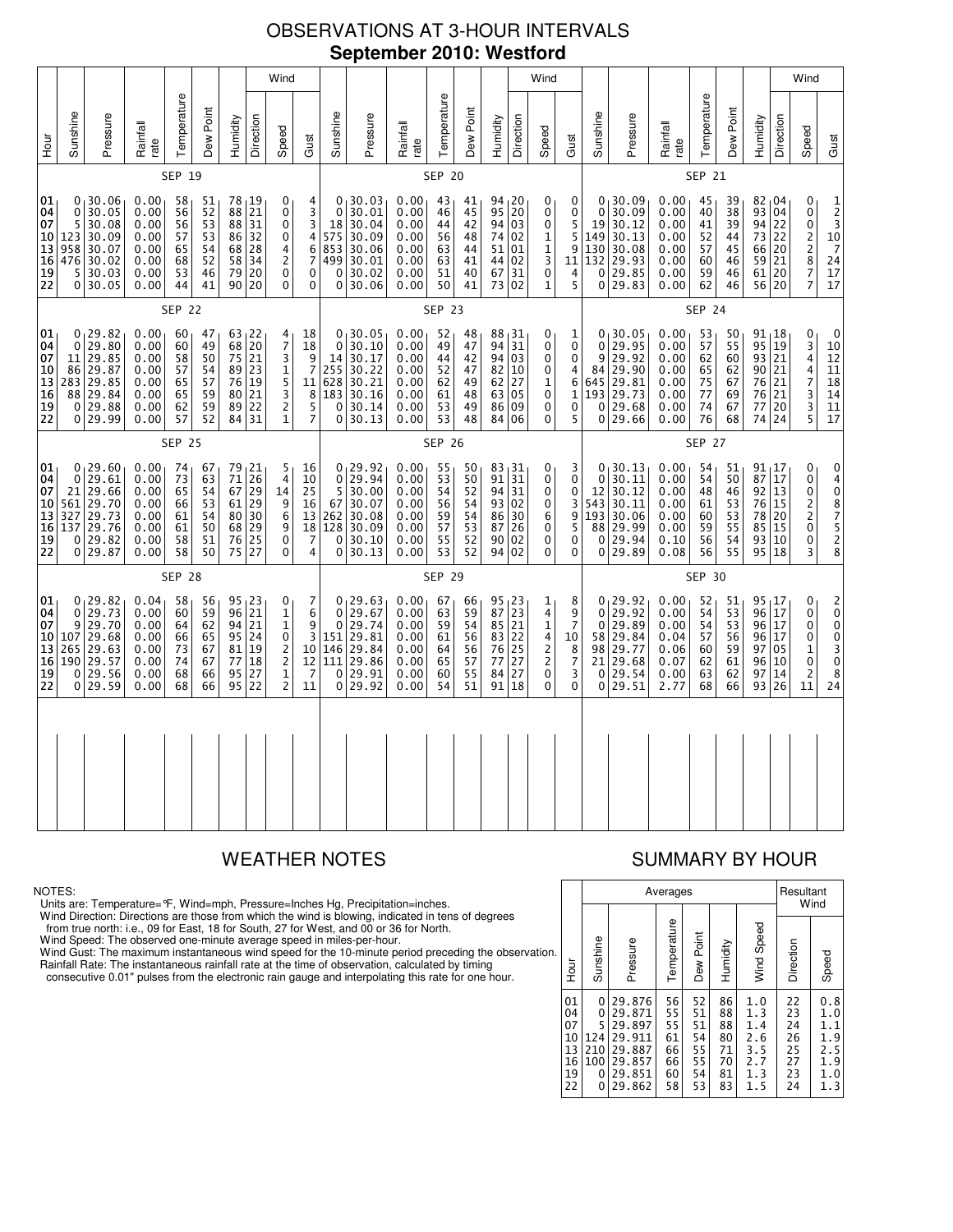### HOURLY PRECIPITATION (Water Equivalent) **September 2010: Westford**

| 02<br>03<br>05<br>06<br>07<br>08<br>09<br>12<br>01<br>02<br>03<br>05<br>07<br>09<br>04<br>10<br>11<br>04<br>06<br>08 | 10 | A.M. Hour Ending at<br>P.M. Hour Ending at<br>11 |
|----------------------------------------------------------------------------------------------------------------------|----|--------------------------------------------------|
| 0.02<br>0.01<br>0.01 0.01<br>0.01                                                                                    |    | $0.02 \, 0.02$                                   |
|                                                                                                                      |    |                                                  |
|                                                                                                                      |    |                                                  |
|                                                                                                                      |    |                                                  |
|                                                                                                                      |    |                                                  |
|                                                                                                                      |    |                                                  |
|                                                                                                                      |    |                                                  |
|                                                                                                                      |    |                                                  |
|                                                                                                                      |    |                                                  |
|                                                                                                                      |    |                                                  |
|                                                                                                                      |    |                                                  |
|                                                                                                                      |    |                                                  |
|                                                                                                                      |    |                                                  |
|                                                                                                                      |    |                                                  |
|                                                                                                                      |    |                                                  |
|                                                                                                                      |    |                                                  |
|                                                                                                                      |    |                                                  |
|                                                                                                                      |    |                                                  |
|                                                                                                                      |    |                                                  |
|                                                                                                                      |    |                                                  |
| 12<br>$\begin{bmatrix} 0.02 & 0.03 & 06 \\ 0.02 & 0.12 & 07 \\ 0.07 & 08 \\ 0.9 & 0.02 \end{bmatrix}$                |    |                                                  |

During a frozen precipitation event, hourly precipitation totals may not be recorded. In this case, daily amounts are typically entered in the last column (hour ending at 12 A.M.)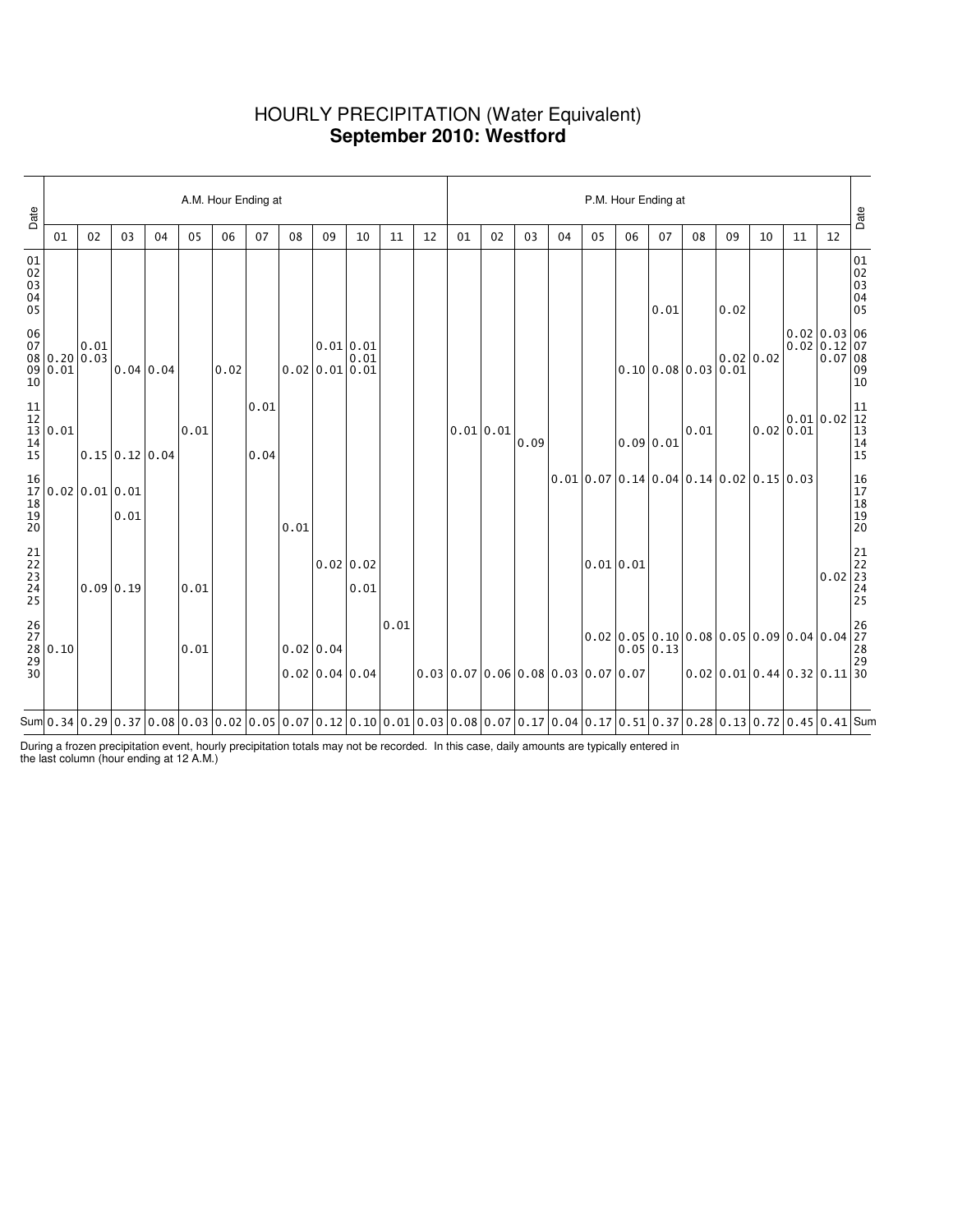## HOUR-BY-HOUR DATA **September 2010: Westford**